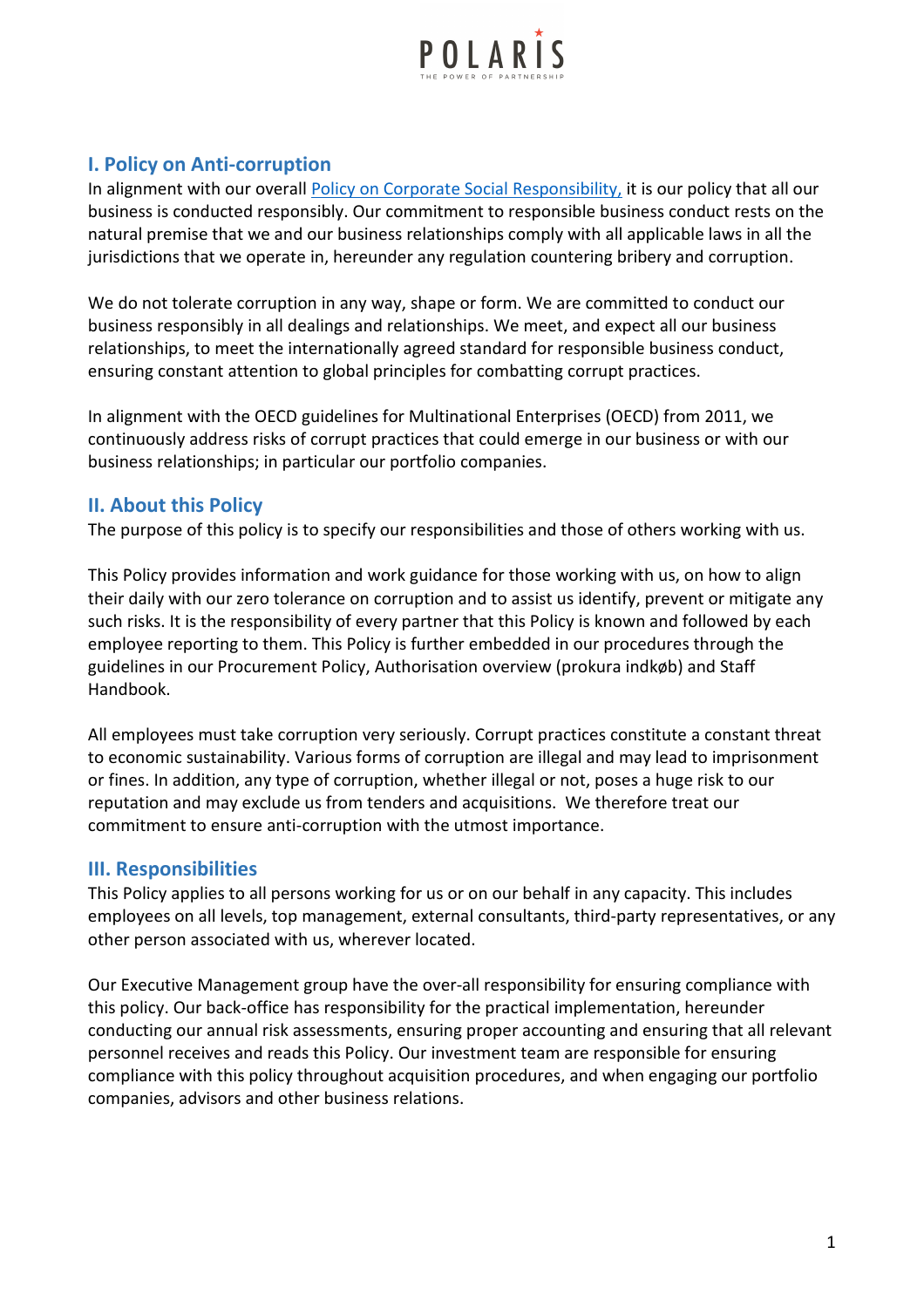

We encourage both our employees and other stakeholders to comment and suggest ways to improve this Policy and its intention. If you identify risks, please notify us as well. Comments or suggestions can be directed to lmr@polarisequity.dk.

### IV. Procedures on anti-corruption

We annually assess our risks of adverse impacts in relation to the areas covered by the global principles for anticorruption. We will make it possible for all employees to communicate on risks that they identify through legitimate tell-us mechanisms.

#### IV.I Training Investment Team

It is central to Polaris' work to prevent or mitigate our risks of corruption, that we train our investment team in the implementation of this Policy and procedures. The training includes developing capacity to recognise all areas covered by the principles of anti-corruption as defined in the UN Convention against Corruption; and to appreciate the conduct expected in their work.

#### IV.II Addressing Identified Risks

In consideration of the context and our business activities our impact assessment identified particular risks of impacts in the following areas:

- Bribes to or corruption of private counterparts
- Trading in influence in relation to business partners (or government officials or employees)
- Bribes, corruption or trading in influence through the use of intermediaries
- Offering or accepting gifts beyond a stated value (approvals)
- Permitting or participating in money laundering
- Cronyism and Nepotism

We are prepared to share our latest impact assessment with our employees and business relationships. In brief the following must be observed in relation to the identified risks:

- Bribes to or corruption of private counterparts We have zero-tolerance towards any form of bribes or corruption and ensure proper accountability measures to prevent this.
- Trading in influence in relation to business partners, government officials or employees Polaris has both influence and power as a private equity company. We pride ourselves in conducting our business strictly professionally and cannot accept that decisions are affected by trading in influence.
- Bribes, corruption or trading in influence through the use of intermediaries We will require from all our business relationships, including intermediaries, that they meet the global minimum standard for responsible business conduct, and manage their risks for adverse impact in relation to corruption. In addition, all payments for services are subject to strict controls.
- Offering or accepting gifts beyond a stated value (approvals) We cannot accept giving or receiving gifts or entertainment that may influence professional business decisions. Gifts of substantial amounts can jeopardize our reputation. We do not give gifts to individuals or business relationships apart from special occasions.